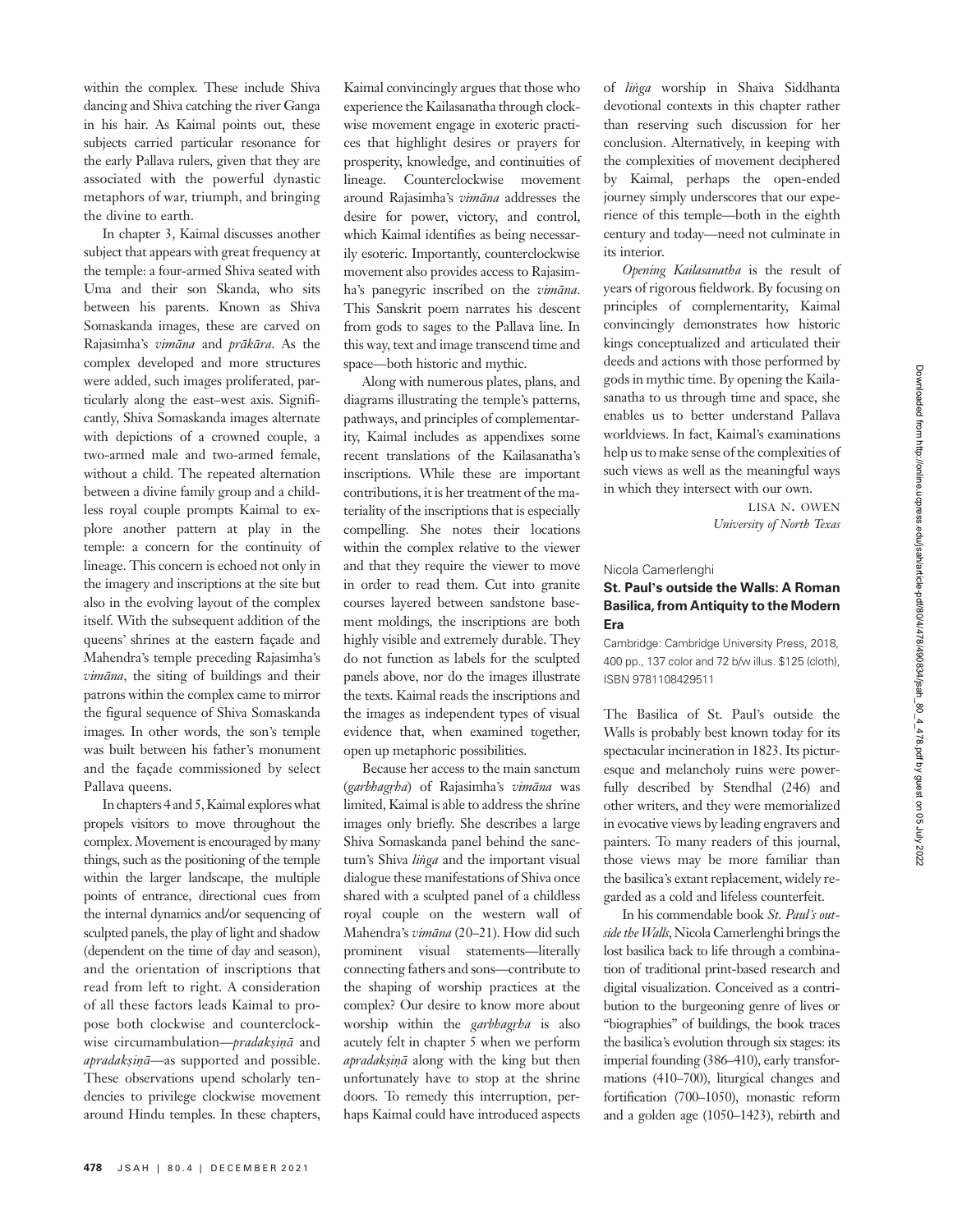modernization (1423–1655), and new appreciation and restoration (1655–1823). An initial chapter describes the site and the small basilica over the tomb of Saint Paul that preceded the book's subject, and an epilogue covers its demise.

The introduction lays out the importance of the basilica and the author's biographical approach. As built by order of the three emperors reigning in 386, St. Paul's was the last and largest imperial basilica in Rome. It was a magnificent building, but, in Camerlenghi's view, a book devoted only to its original state would be insufficient. His subject is "the enduring Basilica," which he describes at any given point after its construction as an "assemblage of stages" (20). The introduction also addresses the salient methodological problem: all of the stages disappeared in 1823. The architectural history of the Middle Ages is full of such absent protagonists. Scholars and teachers routinely discuss them on the basis of two-dimensional plans and elevations derived from archaeological research and verbal and graphic historical sources. In a significant innovation, Camerlenghi supplements these traditional representations with ten digital models, which in aggregate produce a "virtual basilica" that includes the dimension of time. The construction of the models is thoughtfully described in an appendix.

In addition to their heuristic value, the models expand the audience for the book considerably. Still frames created by Evan Gallitelli make the stages of the basilica visually accessible in a way that twodimensional plans and elevations cannot. The book includes such traditional graphics as well, and it offers many rewards for specialists, butitis above all themodels that convey the author's vision of "a survey course packed into a single building" (7). The text is concomitantly teacherly: clear, sometimes informal, self-explanatory. Chapters end with helpful reiterations of their main points.

The basilica inaugurated in 386 was the grandest and finest Christian building ever constructed in medieval Rome. It replaced a relatively tiny church credited to Constantine (d. 337), with the evident purpose of elevating the stature of Saint Paul's martyrium to that of his fellow apostle Peter on the Vatican Hill. St. Paul's had the same components as St. Peter's basilica (atrium, nave and four aisles, transept, and

apse), but it was bigger and better designed. The apostle's tomb, virtually hidden on the chord of the apse in St. Peter's, stood on display in St. Paul's at the crux (or "core") of the building, the intersection of transept and nave. Instead of the assorted spolia decried by Giorgio Vasari at St. Peter's, the colonnades of St. Paul's comprised purpose-made white marble shafts (fluted in the nave) with Corinthian and Composite capitals. In another departure, the columns all carried arches rather than architraves, creating a buoyant, spacious, and decidedly postclassical elevation. Medieval architects recognized St. Paul's superiority, and Camerlenghi rightly observes that the paradigmatic churches of the eleventh- and twelfth-century Roman Reform adopted St. Paul's design rather than St. Peter's, even though the latter had greater prestige.

The early stages of Camerlenghi's biography contain some surprising revisions, such as the attribution of the paintings covering the flat walls of the nave to Emperor Honorius around 403–4, rather than to Pope Leo I (440–61). This makes St. Paul's the prototype, not the follower, of the similar decoration of St. Peter's and "countless" later churches (73). The replacement of twenty-four (of forty) original columns in the nave with pavonazzetto spolia is redated to the seventh century, and the contributions of Leo I are redefined as primarily liturgical.<sup>1</sup> Camerlenghi explains the north–south wall on columns that bisected the transept, which he convincingly attributes to the antipope Anacletus II (1130–38), as not just a pragmatic repair but a "stroke of theatrics" that "ordered the spiritual experience" of the transept (157, 159).

But for the dividing wall, St. Paul's endured into the nineteenth century with remarkably few structural changes. This is not to say that its biography was uneventful; on the contrary, St. Paul's witnessed multiple physical disasters, restorative interventions, and bursts of beautification offset by neglect and even abandonment. Nevertheless, excepting the continual need to replace collapsed or rotted roof beams, the most dynamic part of the building was the "sacred core": a multilevel installation comprising the apostle's tomb, crypts, an altar over the tomb, and a repeatedly reconfigured liturgical precinct around the altar. Much of Camerlenghi's digital modeling is devoted to analysis and reconstruction of the many phases of this setup, and the stills that illustrate chapters 3–6 are a boon to students of relic worship and liturgy. Some (like the wonderful fig. 5.13) are literally worth a thousand words.

Over time, the basilica suffered from its location, more than 2 kilometers south of the city wall on the Tiber riverbank, and from its size. The site was prone to floods and disease. The size all but precluded routine maintenance. While the dividing wall halved the span of the transept roof and enabled its repair, the nave still required beams more than 24 meters long. The end of its "golden age" in 1423 found the basilica partially unroofed, "full of wind, rain, snow and hail," occupied by pilgrims cooking their meals and "reveling in drunkenness" and by shepherds with their herds "as if it was a barn" (181). Readers who know the Roman paintings of Hubert Robert (1754–65) can picture the tents and laundry lines strung from the colossal column shafts, the campfires, and the animals. Such temporary installations left no quantifiable traces, and the book makes no attempt to model or reconstruct them. The focus on the sacred core tends to play down the recurring episodes of ruination in the nave, but like the other giant basilicas of Rome, St. Peter's and the Lateran Cathedral, St. Paul's lived much of its later life like impoverished nobility, sometimes in shocking decrepitude.

Chapter 6 lays out the repairs and liturgical remodelings of the fifteenth through seventeenth centuries, including the repainting of the murals in the nave and the near miss of a radical remodeling by Francesco Borromini aborted on the death of Pope Innocent X (1655). In 1680 the basilica was again "deserted and abandoned" (215). In the eighteenth century it attracted the new historical sensibility of the Enlightenment (chapter 7), served as a stop on the grand tour, and became a candidate for modernization. A competition to design its reconstruction was held in 1758, and only lack of funds kept the basilica intact. In his epilogue, Camerlenghi recounts the debates over how to replace it post-1823, as it was or in a modern design by Giuseppe Valadier; the pope's decision in 1825 to reconstruct it with "no innovation" (252); and the practical and neoclassical alterations that Pasquale Belli and Luigi Poletti